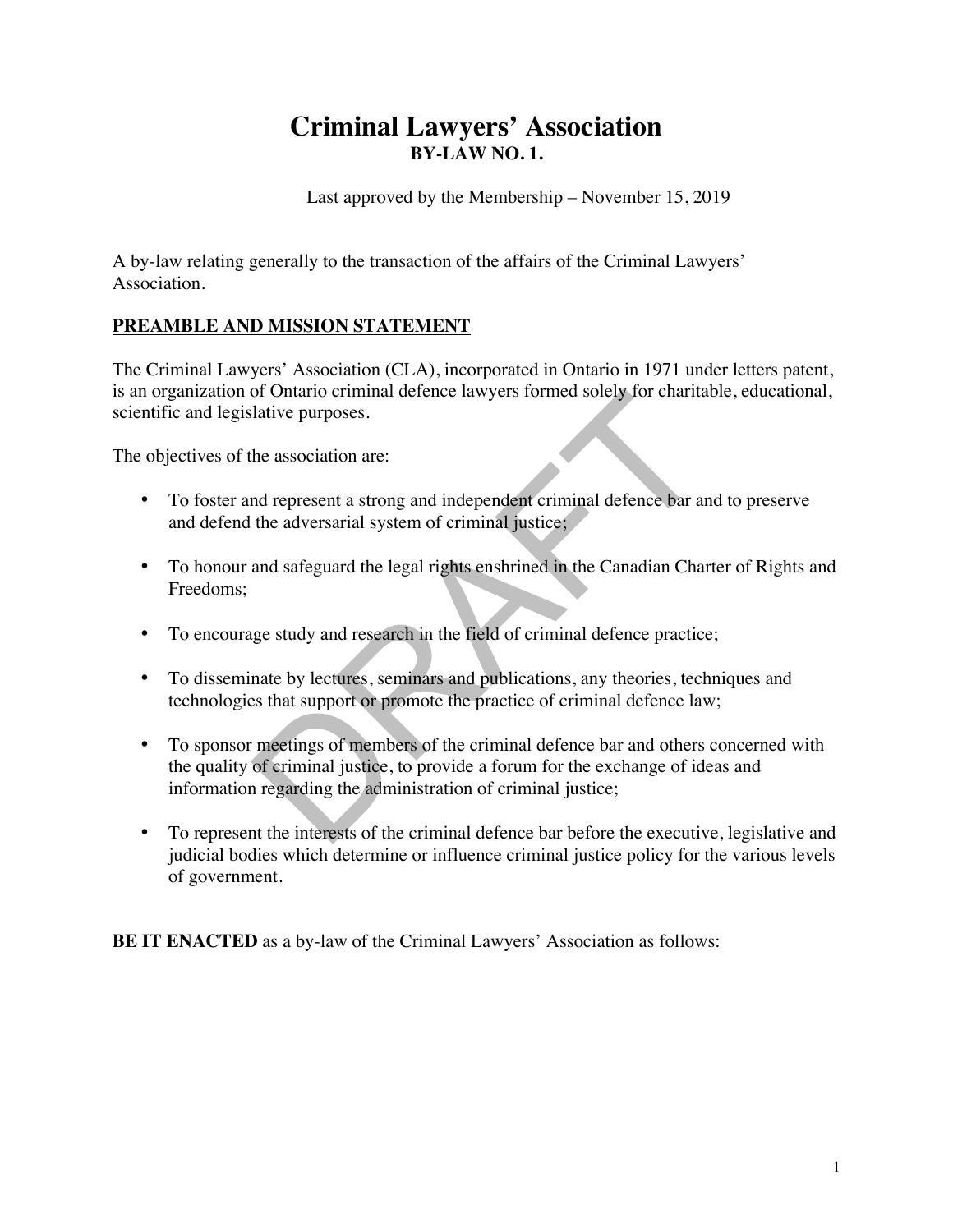# **HEAD OFFICE**

1. The head office of the Association shall be in the City of Toronto, in the Province of Ontario, and at such place therein as the directors may from time to time determine.

# **SEAL**

2. The seal, an impression whereof is stamped in the margin hereof, shall be the corporate seal of the Association.

# **ORGANIZATION**

- 3. (a) The Association shall be composed of members as defined in section 29 of these bylaws.
	- (b) Each of the following areas shall be designated as a Local Region of the Association:
		- (i) Toronto
		- (ii) Ottawa
		- (iii) Kingston
		- (iv) Sudbury
		- (v) Sault St. Marie
		- (vi) Thunder Bay Kenora
		- (vii) Windsor
		- (viii) London
		- (ix) Waterloo Wellington
		- (x) Hamilton
		- (xi) Niagara
		- (xii) Halton
		- (xiii) Simcoe/Muskoka
		- (xiv) Durham Victoria Peterborough
		- (xv) Peel
		- (xvi) York Region
		- (xvii) Haldimand/Norfolk/Brantford
			- (xviii) Rideau St. Lawrence
			- (xix) Belleville/Napanee
			- (xx) Grey/Bruce
	- (c) The Governing Body, subject to ratification by a vote of the members, shall have the power to designate additional Local Regions and to define the territorial boundaries of each Local Region, following consultation with the members from that Region, and with the members from any Local Region whose boundaries abut the said Region. The Governing Body may terminate the designation of any Region, and amalgamate it with such other Local Region as seems appropriate subject to ratification by a vote of the full members.
	- (d) Members of each Local Region shall have the right to form a Local Association for the purpose of:
		- (i) carrying on the aims of the Association in the Local Region;
		- (ii) meeting at regular intervals for educational and social purposes;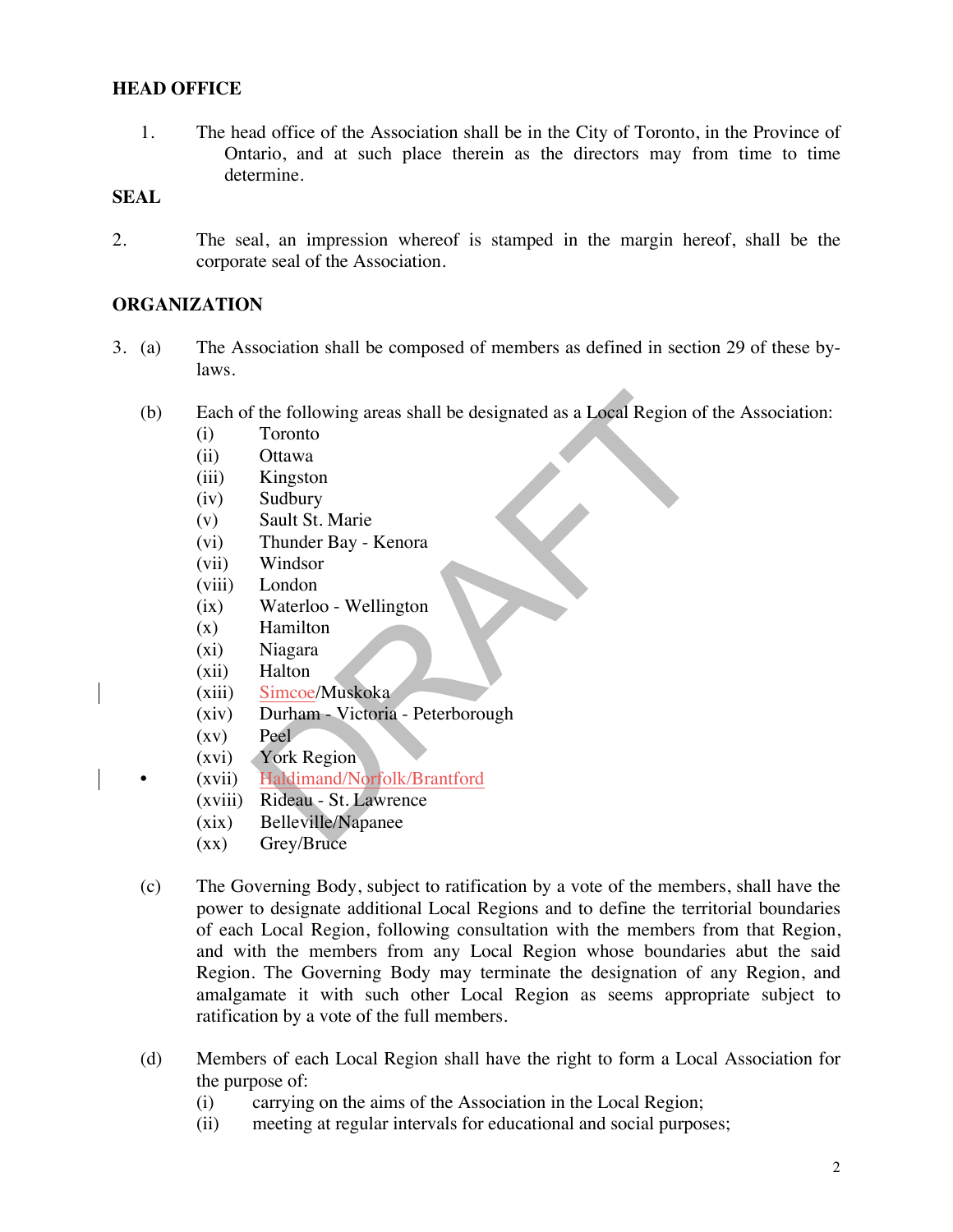- (iii) nominating directors to the Governing Body to be elected in accordance with  $6(c)$ :
- (iv) electing officers of the Local Association;
- (v) meeting with the local judiciary and/or court officials in order to resolve purely local issues of interest to the practice of criminal law; and
- (vi) advising the Governing Body, through their directors, of any issues which, in their opinion, ought to be advanced or resolved by the Governing Body.
- (e) Each Local Region may, subject to the approval of the Governing Body, adopt a name, form an organization, and enact by-laws which are compatible with the aims and by-laws of the Association.
- (f) Any group of members may apply to the Governing Body to designate a new Local Region and to define its boundaries.

# **GOVERNING BODY**

- 4. (a) The Governing Body shall be comprised of the Executive and the Directors.
	- (b) The Executive shall be comprised of the President, four (4) Vice-Presidents, the Secretary, the Assistant Secretary and the Treasurer.
	- (c) Four (4) Vice-Presidents consist of:
		- Two (2) Vice-Presidents (one male/non-binary and one female/non-binary) shall be elected from among the members of the Toronto Local Region.
		- Two (2) Vice-Presidents (one male/non-binary and one female/non-binary) shall be elected from among the members outside of the Toronto Region.
	- (d) The Directors shall be comprised of the Local Directors, the Recent Call Directors, the Women Directors and one Indigenous Director.
	- (e) Each Local Region, except Toronto and Ottawa, may elect one Local Director to the Governing Body. The Governing Body may, however, upon application by any Local Region, permit up to three (3) Directors to be elected from that Region, based on its population or the complexity of local issues; and the Governing Body, subject to a vote of the full members may, for any reason, reduce the number of Directors from any Local Region, other than Toronto, to no fewer than one (1). There shall be eight (8) Local Directors elected from the Toronto Region and two (2) Local Directors from the Ottawa Region.
	- (f) Members of the Governing Body shall serve for a term of two (2) years. Any member of the Governing Body elected under Sections 7., 8. and 9. shall serve only the remainder of the two-year term in which elected. No person shall hold the position of President for more than two (2) full consecutive terms, in addition to any partial term pursuant to Section 7.

# **ELECTION OF THE EXECUTIVE**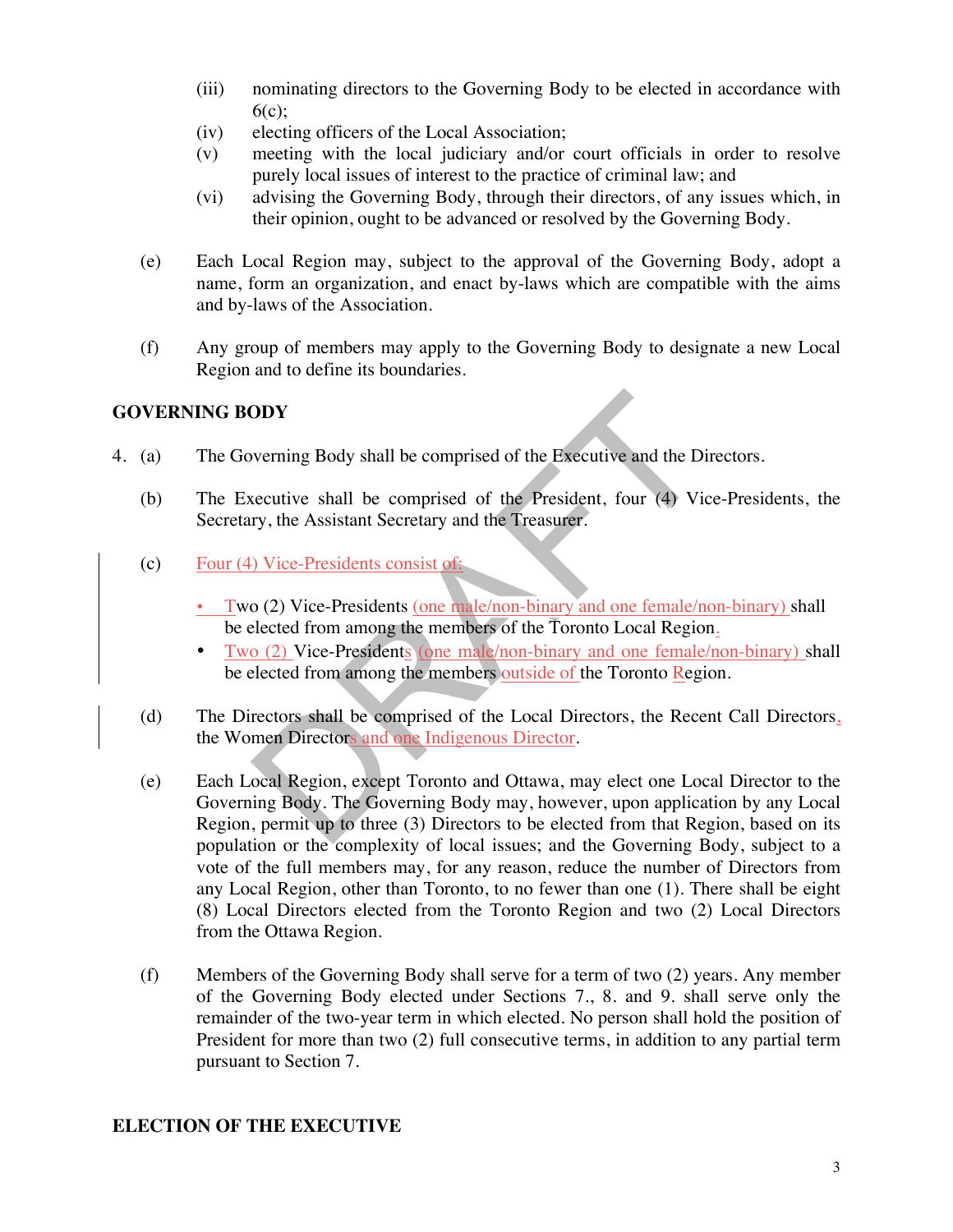- 5. (a) At a date no less than ninety days prior to the date of the annual meeting, the Executive shall cause the Secretary to send by mail, to all full members in good standing, a notice indicating that nominations to the Executive should be received and the positions for which nominations are open for the particular election referred to. Nominations shall be received by the Secretary at the date no later than thirty days prior to the date of the annual meeting. The Secretary, upon the close of the nominations, shall forthwith prepare a secret ballot which shall be mailed to all full members in good standing of the Association, no later than twenty-one days prior to the date of the annual meeting. The ballots, in order to be recorded as a vote, must be received by the Secretary no later than 6:00 P.M. ET on the preceding day and time of the Annual Meeting.
	- (b) No person may be nominated for more than one position either as a Director or an Officer of the Association.
	- (c) The Ballot shall allow one vote each for the positions which are subject of that year's elections.
	- (d) Each full member may vote for each available position on the Executive, with the exception of the Vice-President positions which shall be voted by members in the corresponding regions (see section 4. (c)).
	- (e) In the case of a tie, the then presiding President of the Association shall cast a tiebreaking vote.
	- (f) Any nomination must be accompanied by the consent in writing of the person so nominated to stand for office, and by the signature of a seconder to the nomination.
	- (g) All secret ballots shall be counted on the day prior to the annual meeting, in the presence of not less than two scrutineers appointed by the Governing Body, and the results shall be announced at the annual meeting and conveyed to the members.
	- (h) Candidates seeking nomination to the role of President must have served on the CLA Board for at least one full term within the past eight (8) years.
	- (i) Full time employees of Legal Aid Ontario, or Board Members of Legal Aid Ontario are not permitted to seek candidacy for, nor serve on, the Executive of the Association.

# **ELECTION OF DIRECTORS**

- 6.1 Local Directors
	- (a) Where a previous agreement has been made with a Region by the Association, with a continuing proviso that the Region continues to represent and embrace all paid up members of the Association within the region, subject to review by the Governing body, that Region may continue to elect its Local Director to the Governing Body in accordance with its own by-laws.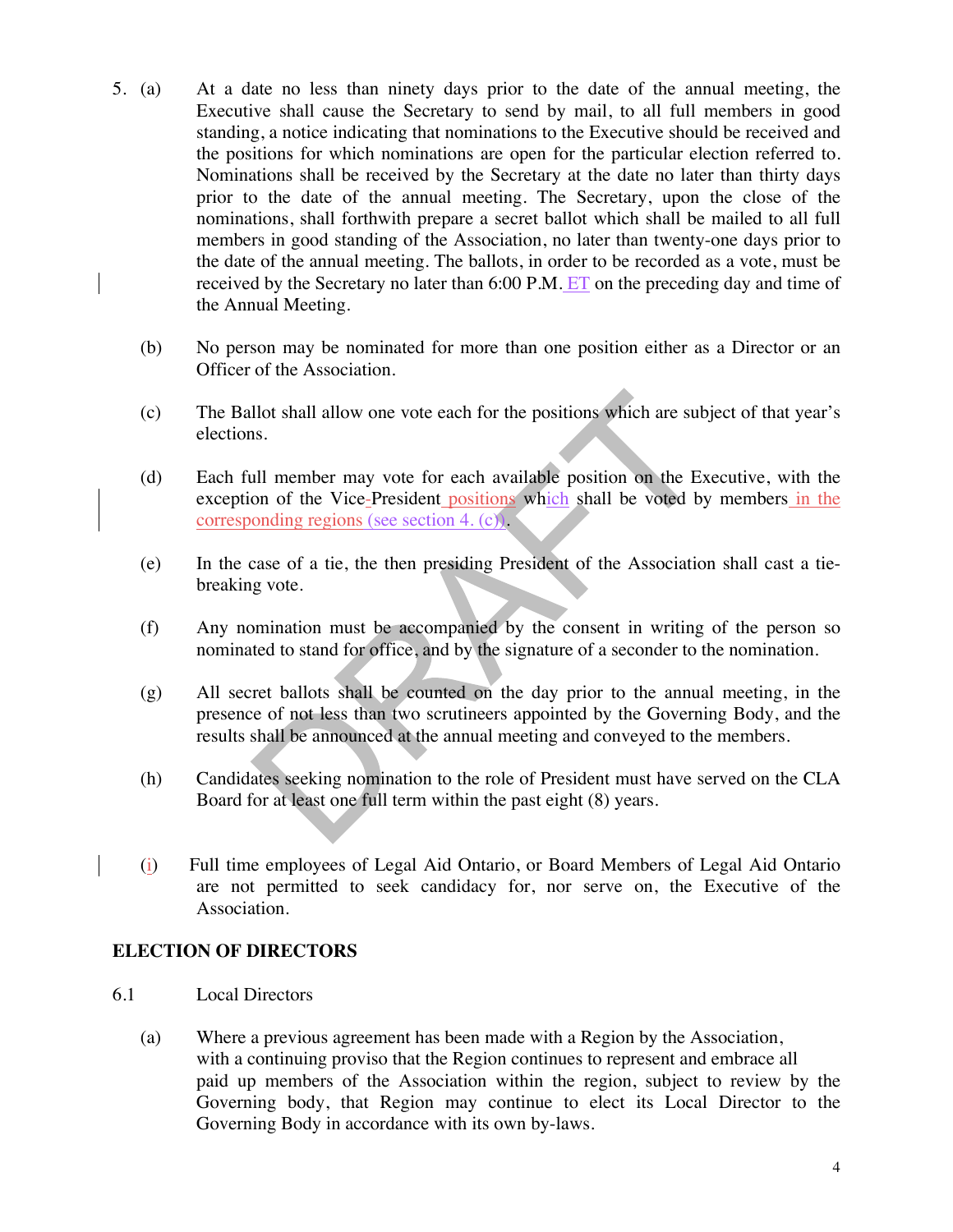- (b) Each full member of the association shall vote only for the Local Director(s) in the Local Region in which he/she/they practises law as determined by the address on file with the association.
- (c) At a date not less than ninety days prior to the Annual Meeting the Executive shall cause the Secretary to send by mail, to all full members in good standing, a notice indicating that member's Region and further indicating that nominations for that Region's Director(s) shall be forwarded to the Secretary to arrive at a date no later than 30 days before the date of the Annual meeting.
- (d) The Secretary, upon the close of nominations, shall forthwith prepare a secret ballot for each Region which shall be mailed to all full members in good standing of each respective Region twenty-one days before the annual meeting.
- (e) The ballots, in order to be recorded as a vote, must be returned to the head office of the Association in a sealed envelope to arrive no later than 6:00 P.M. ET of the day before the annual meeting.
- (f) The ballots are to remain sealed until counted by independent scrutineers, who shall report their findings by sealed envelope to the President.
- (g) The results shall be announced by the President at the annual meeting at the same time and in the same manner as the results of the election of the executive.
- (h) Any tie in the election of a Director shall be decided by a draw held at the first meeting following the annual meeting.
- (i) Any nomination of a Director must be accompanied by a letter of consent signed by the nominee and by a letter signed by the seconder of the nomination.
- 6.2 Recent Call Directors
	- (a) Two (2) members shall be elected to serve as Recent Call Directors, one (1) of whom shall be elected from among and by the recent members in the Toronto Region and one (1) of whom shall be elected from among and by the recent call members other than the members from the Toronto region.
	- (b) Any full member that has not completed seven years at the Bar as at the date of the proposed election may stand for election as a Recent Call Director.
	- (c) At a date no less than ninety days prior to the date of the annual meeting, the Executive shall cause the Secretary to send by mail, to all recent call members in good standing, a notice indicating that nominations to the positions of Recent Call Director should be received and the positions for which nominations are open for the particular election referred to. Nominations shall be received by the Secretary at the date no later than thirty days prior to the date of the annual meeting. The Secretary, upon the close of the nominations, shall forthwith prepare a secret ballot which shall be mailed to all recent members in good standing of the Association, no later than twenty-one days prior to the date of the annual meeting. The ballots, in order to be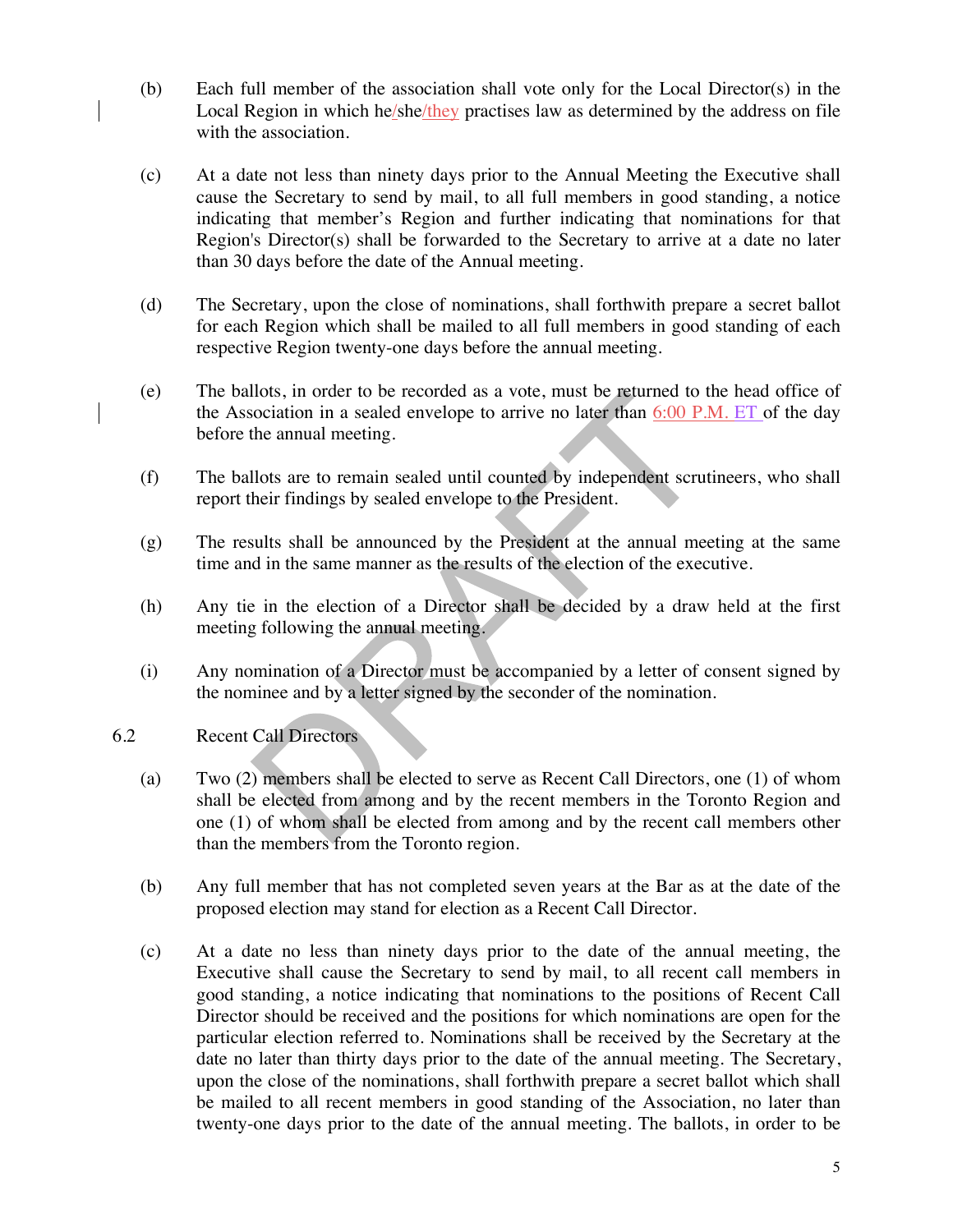recorded as a vote, must be received by the Secretary no later than 6:00 P.M. ET on the preceding day and time of the Annual Meeting.

- (d) The ballots are to remain sealed until counted by independent scrutineers, who shall report their findings by sealed envelope to the President.
- (e) The results shall be announced by the President at the annual meeting at the same time and in the same manner as the results of the election of the executive and the other Directors.
- (f) Any tie in the election of a Recent Call Director shall be decided by a draw held at the first meeting following the annual meeting.
- (g) Any nomination of a Recent Call Director must be accompanied by a letter of consent signed by the nominee and by a letter signed by the seconder of the nomination.

### 6.3 Women Directors

- (a) Two (2) members shall be elected to serve as Women Directors, one (1) of whom shall be elected from among and by female members in the Toronto Region and one (1) of whom shall be elected from among and by the female members from outside of the Toronto Region.
- (b) At a date no less than ninety days prior to the date of the annual meeting, the Executive shall cause the Secretary to send by mail, to all full members in good standing, a notice indicating that nominations to the position of Women Directors should be received and the position for which nominations are open for the particular election referred to. Nominations shall be received by the Secretary at the date no later than thirty days prior to the date of the annual meeting. The Secretary, upon the close of the nominations, shall forthwith prepare a secret ballot which shall be mailed to all full female members in good standing of the Association, in accordance with Section 6.3(a), no later than twenty-one days prior to the date of the annual meeting. The ballots, in order to be recorded as a vote, must be received by the Secretary no later than 6:00 P.M. ET on the preceding day and time of the Annual Meeting.
- (c) The ballots are to remain sealed until counted by independent scrutineers, who shall report their findings by sealed envelope to the President.
- (d) The results shall be announced by the President at the annual meeting at the same time and in the same manner as the results of the election of the executive and the other Directors.
- (e) Any tie in the election of a Women's Director position shall be decided by a draw.
- (f) Any nomination of a Women's Director position must be accompanied by a letter of consent signed by the nominee and by a letter signed by the seconder of the nomination.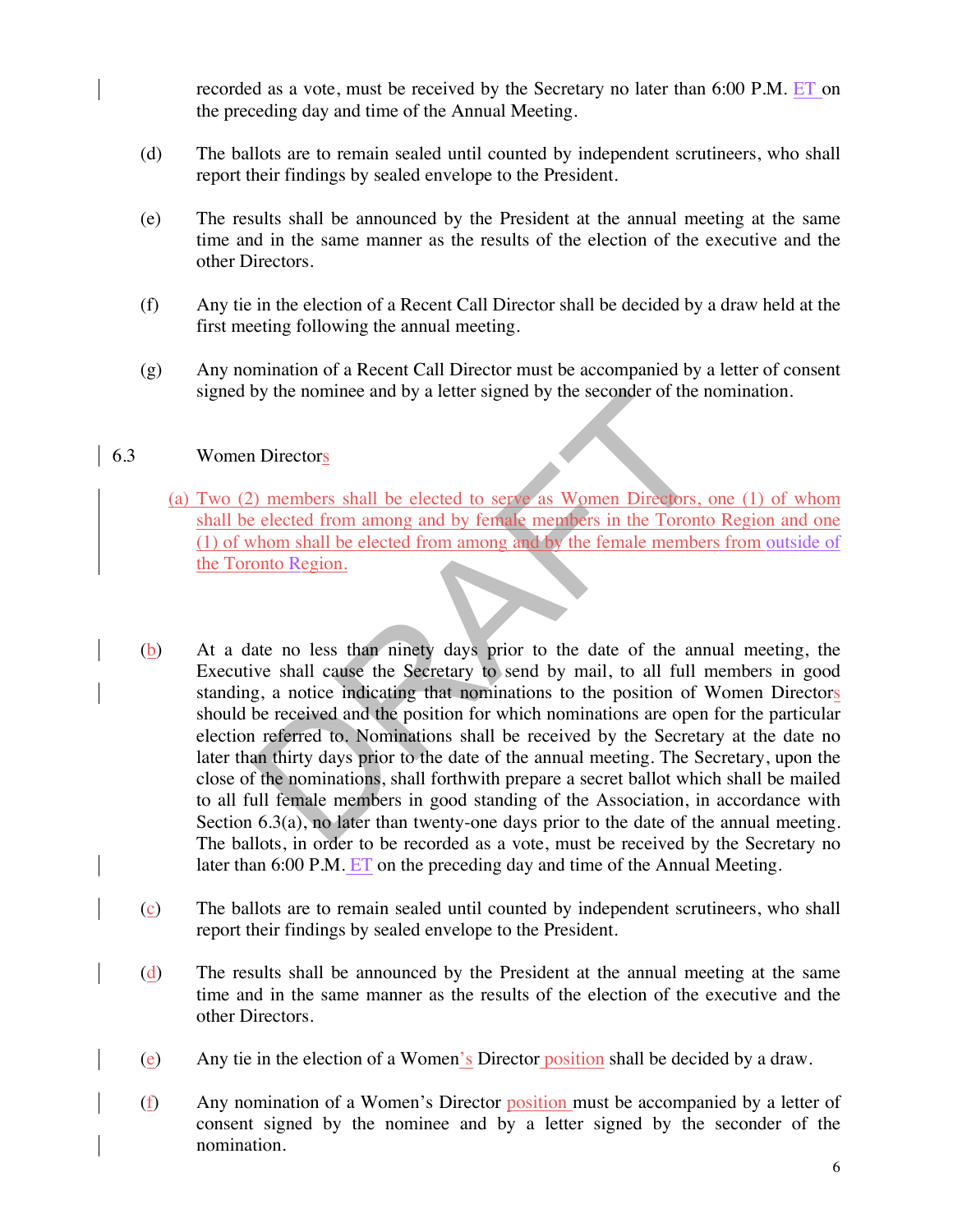### 6.5 Indigenous Director

- (a) One (1) member shall be elected to serve as an Indigenous Directors whom shall be elected from all voting members that self-identify as Indigenous. Nominations are accepting by all voting members in good standing that self-identify as Indigenous.
- (b) The Indigenous directors will serve as the chair of the Indigenous committee as well as be the main CLA Gladue Court Rep.
- (c) At a date no less than ninety days prior to the date of the annual meeting, the Executive shall cause the Secretary to send by mail, to all full members in good standing, a notice indicating that nominations to the position of Indigenous Director should be received and the position for which nominations are open for the particular election referred to. Nominations shall be received by the Secretary at the date no later than thirty days prior to the date of the annual meeting. The Secretary, upon the close of the nominations, shall forthwith prepare a secret ballot which shall be mailed to all voting members in good standing of the Association, in accordance with Section 6.3(a), no later than twenty-one days prior to the date of the annual meeting. The ballots, in order to be recorded as a vote, must be received by the Secretary no later than 6:00 P.M. ET on the preceding day and time of the Annual Meeting.
- (d) The ballots are to remain sealed until counted by independent scrutineers, who shall report their findings by sealed envelope to the President.
- (e) The results shall be announced by the President at the annual meeting at the same time and in the same manner as the results of the election of the executive and the other Directors.
- (f) Any tie in the election of a Indigenous Director position shall be decided by a draw.
- (g) Any nomination of an Indigenous Director position must be accompanied by a letter of consent signed by the nominee and by a letter signed by the seconder of the nomination.

# **REPLACEMENT OF OFFICERS AND DIRECTORS**

- 7. In the event that the President resigns, or for any reason is unable to complete the term for which he/she/they was elected, he/she/they shall be replaced in the following manner:
	- (a) The Vice-Presidents shall meet to nominate from among themselves, a candidate or candidates for the office of President. The four Vice-Presidents will then vote for the new President.
	- (b) In the event of a tie or a lack of a majority from the vote under Section 7 (a), there shall be a new vote called for the candidates nominated under Section 7 (a), and each Director and each member of the Executive shall be entitled to one (1) vote, by secret ballot, and if one candidate secures a majority of the votes so cast, he/she/they shall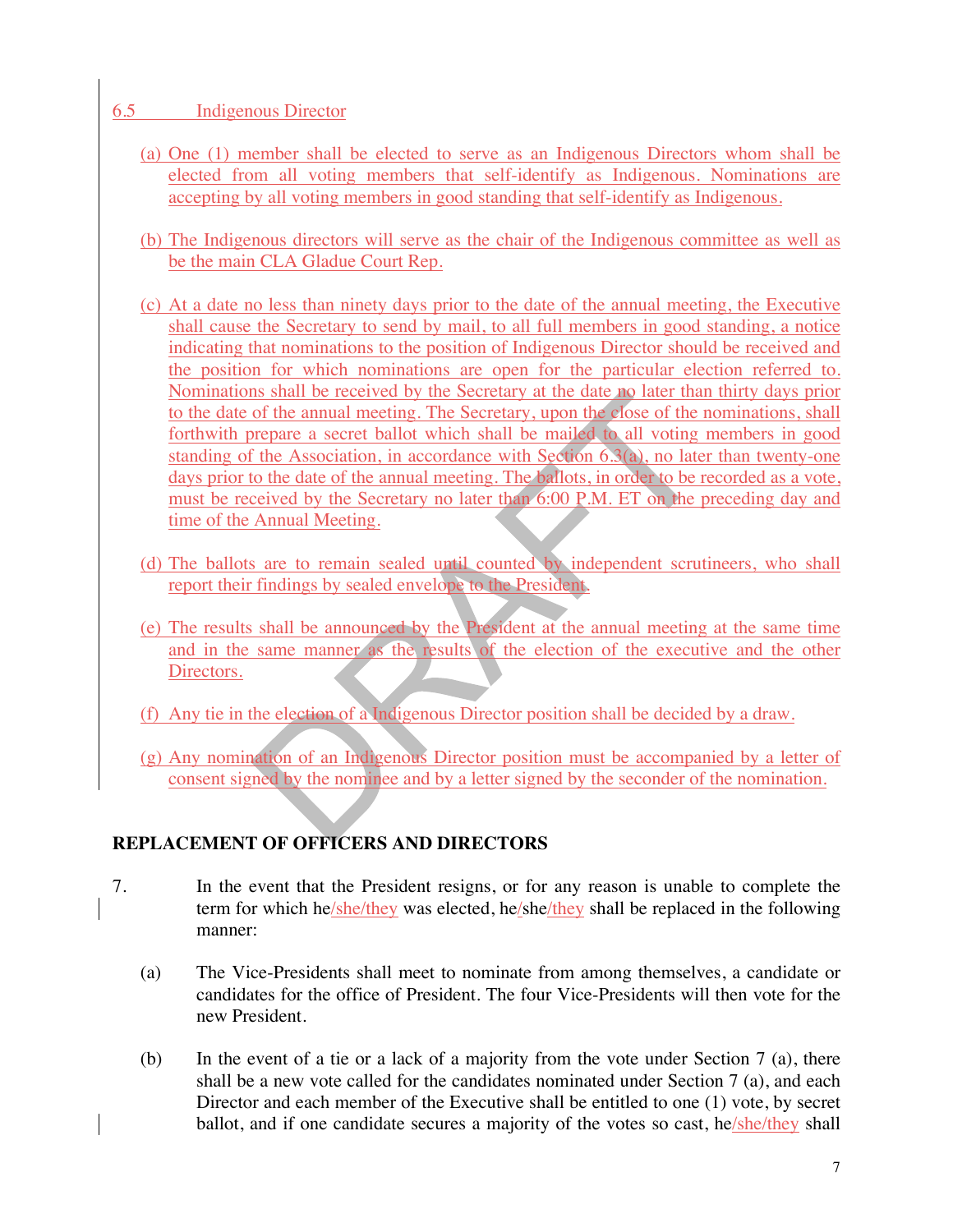become President for the balance of the term which the outgoing President did not complete.

- (c) In the event that no candidates are nominated under Section (a), or no President is elected under Sections 7 (b), any other member of the Executive and any Director may nominate any member of the Executive or any Director as a candidate for the office of President, and there shall be an election for the office of President from among those candidates, in accordance with Section 7 (b).
- (d) In the event that no President is elected under the aforesaid procedures, the Secretary shall notify all members of the Association of the vacancy in the office of President, and shall call for nominations for the position within 30 days of the date of mailing of the notice; and an election shall be held, in accordance with Section 5, to the extent possible, and completed within 30 days of the close of nominations.
- 8. In the event that a Vice-President or other member of the Executive, other than the President, resigns, or for any reason is unable to complete the term for which he/she/they was elected, he/she/they shall be replaced in the following manner:
	- (a) In the case of a Vice-President from outside of Toronto, any member of the executive and any Director may nominate a candidate from among the Local Directors for the Local Regions other than Toronto, and all members of the executive and all Directors from all Regions shall be entitled to one (1) vote, by secret ballot, and the candidate who gains the greatest number of votes shall be elected to the office of Vice-President.
	- (a) In the case of a Vice-President from the Toronto Region or any other member of the Executive, other than the President, any member of the Executive and any Director may nominate a candidate from among all of the Local Directors, and the vacant office shall be filled by a vote in accordance with Section 8 (a).
- 9. (a) In the event that a Local Director resigns, or is elected to a position on the Executive, or for any reason is unable to complete the term for which he/she/they was elected, such vacancy shall be filled by the Governing Body appointing the candidate in that Director's Region who polled the next highest number of votes. Where there was a tie, a draw shall be held to determine the person to fill the vacancy. Where only one candidate had run for the Director's position, the Governing Body, after consultation with the Region's members, shall appoint a new Director.
	- (b) Should a Toronto Director be unable to continue in his/her/their office as a Director and therefore a vacancy occurs, such vacancy shall be filled by the Governing Body appointing the candidate in that Director's Region who polled the next highest number of votes. Where there was a tie, a draw shall be held to determine the person to fill the vacancy. Where only one candidate had run for the Director's position, the Governing Body, after consultation with the Region's members, shall appoint a new Director.
	- (c) Should a Recent Call Director be unable to continue in his/her/their office as a Director and therefore a vacancy occurs, such vacancy shall be filled by the Governing Body appointing the candidate who polled the next highest number of votes. Where there was a tie, a draw shall be held to determine the person to fill the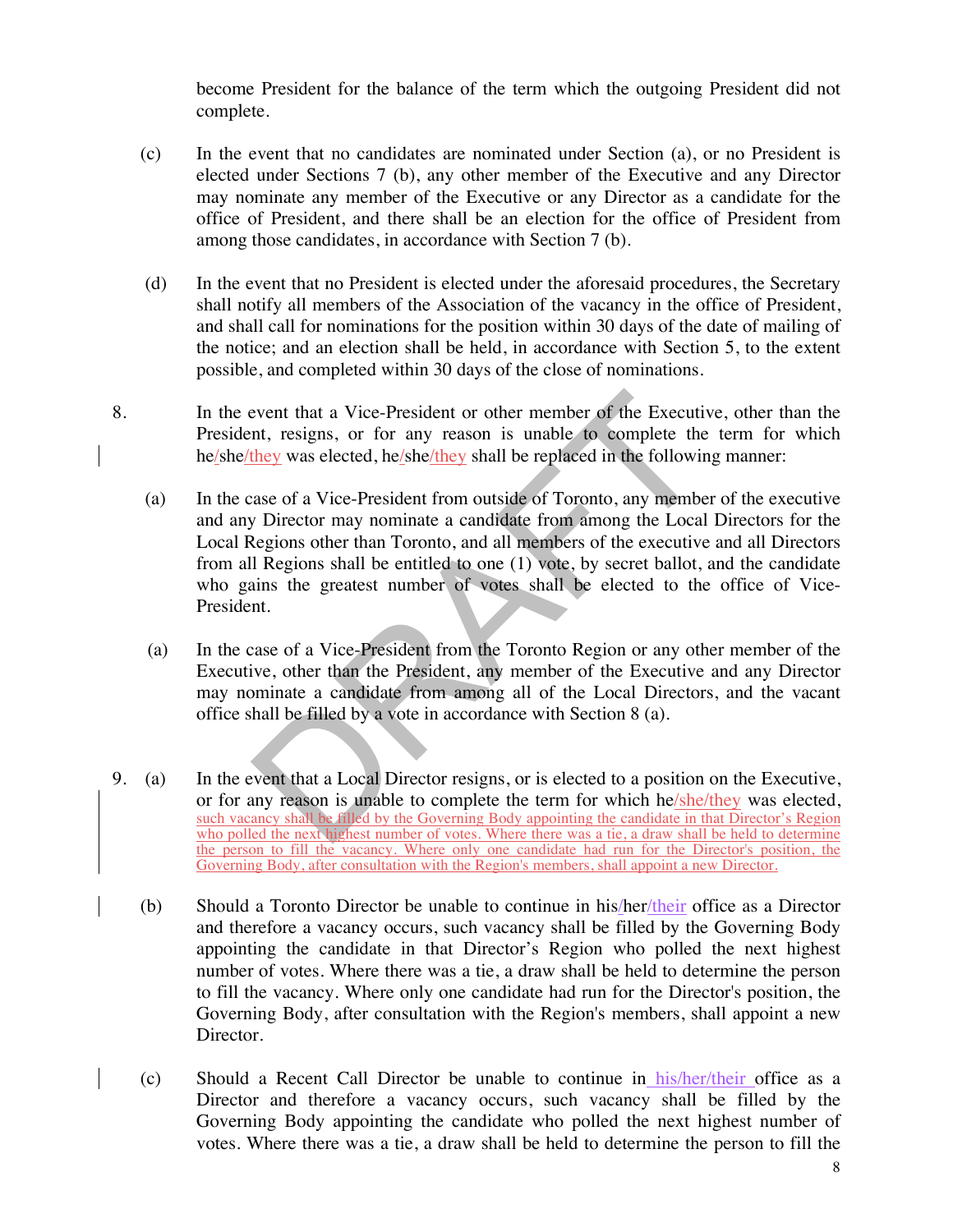vacancy. Where only one candidate had run for the Director's position, the Governing Body, after consultation with the Region's members, shall appoint a new Director. A Recent Call Director from the Toronto Region who is unable to continue must be replaced by another candidate from the Toronto Region, and a Recent Call Director from outside the Toronto Region who is unable to continue must be replaced by another candidate from a Region other than Toronto.

- (d) Should a Women's Director be unable to continue in her office as a Director and therefore a vacancy occurs, such vacancy shall be filled by the Governing Body appointing the candidate who polled the next highest number of votes. Where there was a tie, a draw shall be held to determine the person to fill the vacancy. Where only one candidate had run for the Director's position, the Governing Body, after consultation with the Women in Criminal Law Committee, shall appoint a new Director. A Women's Director from the Toronto Region who is unable to continue must be replaced by another candidate from the Toronto Region, and a Women's Director from outside the Toronto Region who is unable to continue must be replaced by another candidate from a Region other than Toronto.
- (e) Should the Indigenous Director be unable to continue in his/her/their office as a Director and therefore a vacancy occurs, such vacancy shall be filled by the Governing Body appointing the candidate who polled the next highest number of votes. Where there was a tie, a draw shall be held to determine the person to fill the vacancy. Where only one candidate had run for the Director's position, the Governing Body, after consultation with the Indigenous Committee, shall appoint a new Director.

# **IMPEACHMENT**

- 10. Any member of the Executive may be removed from office on the grounds of gross misconduct, abuse of office, or failure to execute the directives of the Governing Body.
- 11. Any five (5) Directors and/or members of the Executive may petition the Secretary or Assistant Secretary to remove a member of the Executive from office. Upon receipt of such a petition, the Secretary or Assistant Secretary shall forthwith call a special meeting of the Governing Body, which shall take place within thirty days of the notice, and which shall state the purpose of the meeting, the name of the officer in question, and the grounds for impeachment.
- 12. The special meeting shall be chaired by the President, unless the President is the subject of the impeachment motion, in which case the meeting shall be chaired by a Vice-President, who shall be chosen by a majority vote of the Vice-Presidents, or, if they are unable to do so, by a majority vote of the Governing Body. The Executive who is the subject of the impeachment motion shall be entitled to address the Governing Body in answer to the allegations against him/her/them but shall then absent himself/herself/themself from the room while a vote for or against impeachment occurs.
- 13. No member of the Executive shall be removed from office unless 75 per cent of the Executive and Local Directors vote, by secret ballot, in favour of impeachment.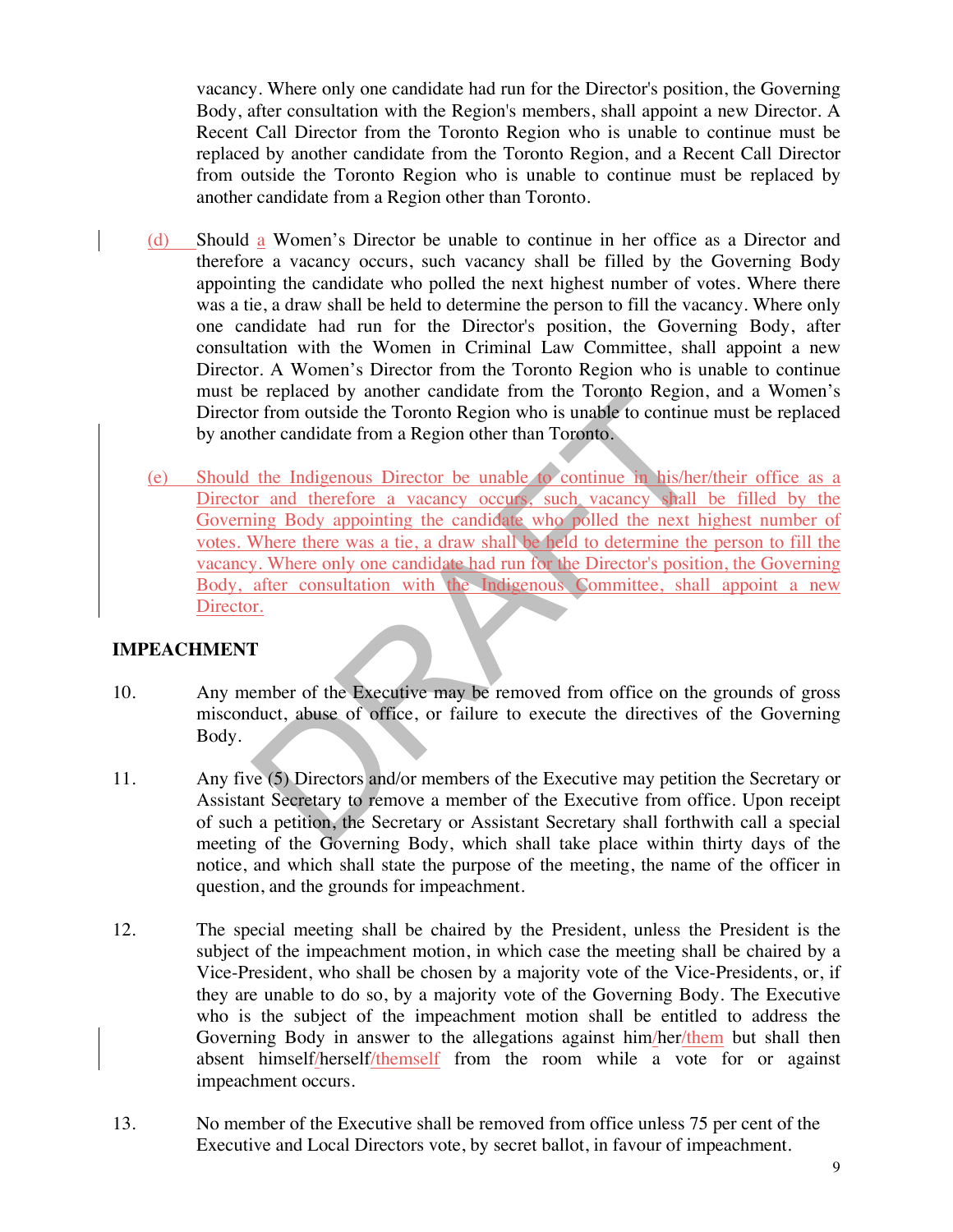- 14. In the event that a President or Vice-President is removed from office, he/she/they shall be replaced in accordance with Sections 7 or 8 as the case may be.
- 15. The Governing Body may formulate such additional rules of procedure as may be necessary and expeditious to the determination of the impeachment issues, provided that such rules are not inconsistent with this by-law.
- 16. (a) Any five (5) members of any Local Region may petition the Governing Body to remove a Local Director for misconduct, and the Governing Body shall hold a hearing, at which the Local Director in question shall be permitted to address the Governing Body in answer to the allegations against him/her/them. The Governing Body, by a majority vote, may remove a Local Director from office, and order that a new election be held in that Region, in order to elect a Local Director for the balance of the term. The provisions of Sections 10 to 15 shall apply, *mutatis mutandis*, to any petition under this Section.
	- (b) Any five (5) members from the Toronto Region may petition the Governing Body to remove the Recent Call Director from the Toronto Region for misconduct, and the Governing Body shall hold a hearing, at which the Recent Call Director in question shall be permitted to address the Governing Body in answer to the allegations against him/her/them. The Governing Body, by a majority vote, may remove a Recent Call Director from office, and order that a new election be held, in order to elect a Recent Call Director for the balance of the term. The provisions of Sections 10 to 15 shall apply, *mutatis mutandis*, to any petition under this Section.
	- (b) Any five (5) members from outside the Toronto Region may petition the Governing Body to remove the Recent Call Director from outside the Toronto Region for misconduct, and the Governing Body shall hold a hearing, at which the Recent Call Director in question shall be permitted to address the Governing Body in answer to the allegations against him/her/them. The Governing Body, by a majority vote, may remove a Recent Call Director from office, and order that a new election be held, in order to elect a Recent Call Director for the balance of the term. The provisions of Sections 10 to 15 shall apply, *mutatis mutandis*, to any petition under this Section.
	- (c) Any five (5) female members from the Toronto Region may petition the Governing Body to remove the Women's Director from the Toronto Region for misconduct, and the Governing Body shall hold a hearing, at which the Women's Director in question shall be permitted to address the Governing Body in answer to the allegations against her. The Governing Body, by a majority vote, may remove a Women's Director from office, and order that a new election be held, in order to elect a Women's Director for the balance of the term. The provisions of Sections 10 to 15 shall apply, mutatis mutandis, to any petition under this Section.
	- (d) Any five (5) female members from outside the Toronto Region may petition the Governing Body to remove the Women's Director from outside the Toronto Region for misconduct, and the Governing Body shall hold a hearing, at which the Women's Director in question shall be permitted to address the Governing Body in answer to the allegations against her. The Governing Body, by a majority vote, may remove a Women's Director from office, and order that a new election be held, in order to elect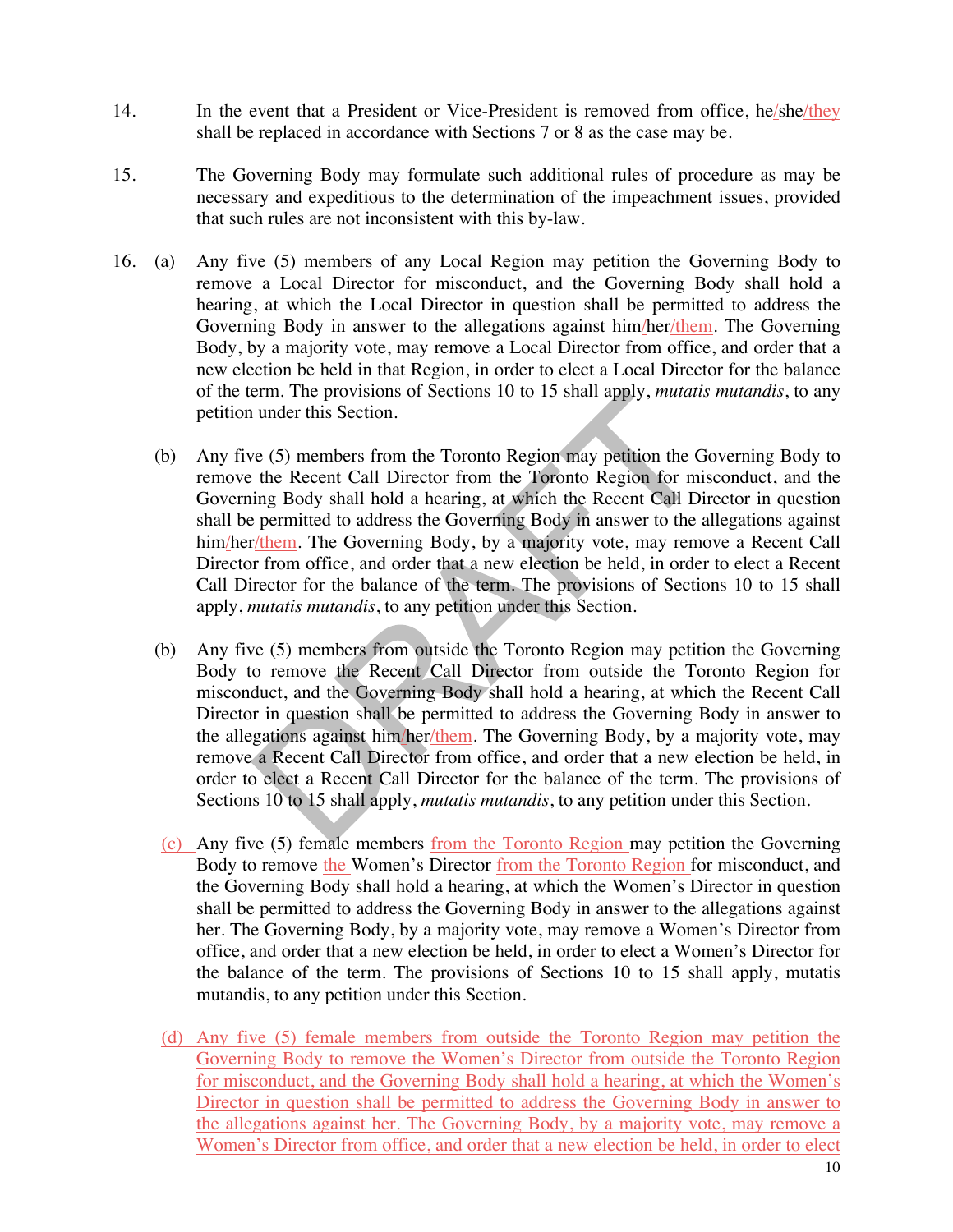a Women's Director for the balance of the term. The provisions of Sections 10 to 15 shall apply, mutatis mutandis, to any petition under this Section.

(e) Any five (5) members that identify as Indigenous may petition the Governing Body to remove the Indigenous Director for misconduct, and the Governing Body shall hold a hearing, at which the Indigenous Director in question shall be permitted to address the Governing Body in answer to the allegations against him/her/them. The Governing Body, by a majority vote, may remove an Indigenous Director from office, and order that a new election be held, in order to elect a Indigenous Director for the balance of the term. The provisions of Sections 10 to 15 shall apply, mutatis mutandis, to any petition under this Section.

# **QUORUM AND MEETINGS OF THE GOVERNING BODY**

17. Twelve members of the Governing Body shall form a quorum for the transaction of business. Except as otherwise required by law, the Governing Body may hold its meetings at such place or places as it may determine from time to time. No formal notice of any such meeting shall be necessary if all the members of the Governing Body are present, or if those absent have signified their consent to the meeting being held in their absence. The Governing Body's meetings may be formally called by the President or a Vice-President, or by the Secretary on direction in writing of three directors. Notice of such meetings shall be delivered, telephoned, sent by telephone transmission of a facsimile or by electronic mail of the notice calling the meeting to each member of the Governing Body not less than one day before the meeting is to take place, or shall be mailed to each member of the Governing Body not less than five days before the meeting is to take place. Strict compliance with this notice provision shall not be necessary if reasonable and diligent efforts to give actual notice have been made. The statutory declaration of the Secretary or President that notice has been given pursuant to this by-law shall be sufficient and conclusive evidence of the giving of such notice. The Governing Body may appoint a day or days in any month or months for regular meetings at an hour to be named and of such regular meetings no notice need be sent. A meeting of the Governing Body may also be held, without notice, immediately following the annual meeting of the Association. The Governing Body may consider or transact any business either special or general at any meeting of the Governing Body.

> Meeting attendance: (a) if the Director fails to attend any two (2) consecutive meetings of the Board without reasons acceptable to the Board –or– (b) if the Director fails to attend more than 25% of the board meeting within a calendar year without reasons acceptable to the Board.

> When a director fails to meet the required attendance level, the attendance record will be presented to the board and subject to a majority vote, the Director may be removed from their position.

### **ERRORS IN NOTICE, GOVERNING BODY**

18. No error or omission in giving such notice for a meeting of the Governing Body shall invalidate such meeting or invalidate or make void any proceedings taken or had at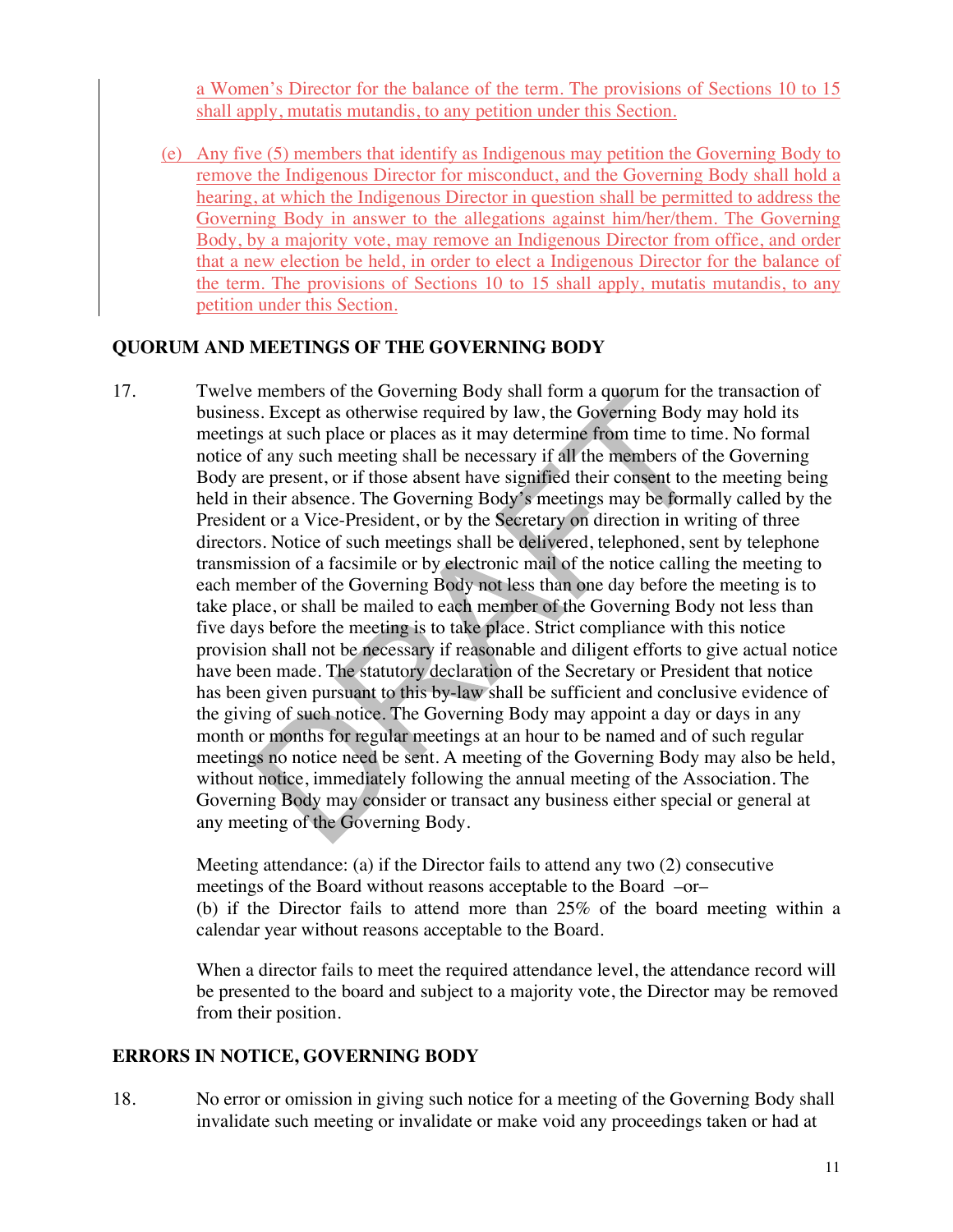such meeting and any director or officer may at any time waive notice of any such meeting and may ratify and approve of any or all proceeding taken or had thereat.

# **VOTING, GOVERNING BODY**

19. Questions arising at any meeting of the Governing Body shall be decided by a majority of votes of those present at the meeting, and shall be presided over by the President who shall vote only in case of a tie vote. A declaration by the Chair that a resolution has been carried and an entry to that effect in the minutes shall be prima facie proof of the fact without proof of the number or proportion of the votes recorded in favour of or against such resolution. In the absence of the President, his/her/their duties may be performed by a Vice-President or such other member of the Governing Body as it may from time to time appoint for the purpose.

### **POWERS**

20. The Governing Body may administer the affairs of the Association in all things and make or cause to be made for the Association, in its name, any kind of contract which the Association may lawfully enter into and, save as hereinafter provided, generally, may exercise all such other powers and do all such other acts and things as the Association is by its Charter or otherwise authorized to exercise and do.

# **REMUNERATION OF THE GOVERNING BODY**

21. (a) Members of the Governing Body shall receive no remuneration for acting as such.

The Governing Body may, from time to time, determine and authorize the payment of expenses of out of town members for attending meetings and for any member for attending meetings of other organizations, government or otherwise, when such member is authorized to make representations on behalf of the Association.

(c) Notwithstanding Section 21. (a), the Governing Body may authorize a honorarium to be paid to the President in consideration for the work associated with the position, the amount to be determined at their discretion.

# **DUTIES OF THE PRESIDENT**

22. The President shall, when present, preside at all meetings of the members of the Association. The President, with the Secretary or other officers appointed by the Board of Directors for the purpose, shall sign all by-laws and membership certificates. The President shall make all public statements in regard to the Criminal Lawyers' Association policy and positions or delegate a member of the Executive to do so. During the absence or inability of the President, his/her/their duties and powers may be exercised by a Vice-President or Director designated by the Governing Body at a meeting called for that purpose. Upon election to the office of President, the President shall undertake that he/she /they will withdraw any pending judicial application and that he/she/they will undertake not to submit an application for judicial appointment during his/her/their term of office.

# **DUTIES OF THE SECRETARY AND ASSISTANT SECRETARY**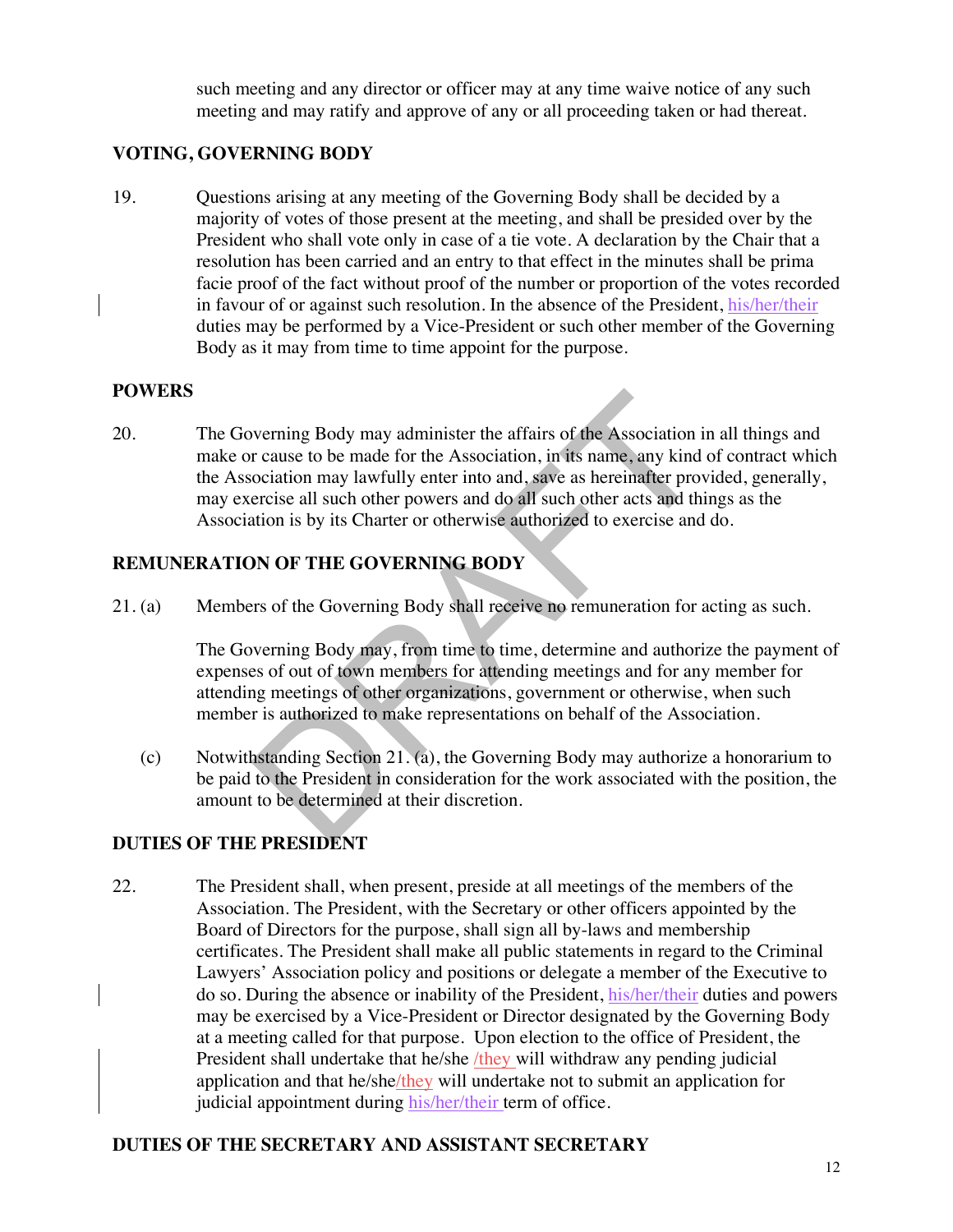- 23. (a) The Secretary shall be ex-officio clerk of the Governing Body. She/he/they shall attend all meetings of the Board of Directors and record all facts and minutes of all proceedings in the books kept for that purpose. The Secretary shall, from time to time, provide memorandums of the meetings of the Governing body, as approved by the President, for inclusion in any official "web site" of the Association. She/he/they shall be the custodian of the seal of the Association and of all books, papers, records, correspondence, contracts and other documents belonging to the Association which she/he/they shall deliver up only when authorized by a resolution of the Governing Body to do so and to such person or persons as may be named in the resolution, and she/he/they shall perform such other duties as may from time to time be determined by the Governing Body. The Secretary may delegate with supervision, all or part of these responsibilities to a paid administrator.
	- (b) The Assistant Secretary shall assist the Secretary in his/her/their responsibilities.

# **DUTIES OF THE TREASURER**

24. The Treasurer, or person performing the usual duties of a Treasurer, shall keep full and accurate accounts of all receipts and disbursements of the Association in proper books of account and shall deposit all moneys or other valuable effects in the name and to the credit of the Association in such bank or banks as may from time to time be designated by the Governing Body. She/he/they shall disburse the funds of the Association under the direction of the Governing Body, taking proper vouchers therefore and shall render to the Governing Body at the regular meetings thereof or whenever required, an account of all his/her/their transactions as Treasurer, and of the financial position of the Association. She/he/they shall also perform such other duties as may from time to time be determined by the Governing Body. The Treasurer may delegate with supervision, all or part of these responsibilities to a paid administrator.

# **DUTIES OF THE OTHER OFFICERS**

25. The duties of all other officers of the Association shall be such as the terms of their engagement call for or the Governing Body requires of them.

# **CONFLICT OF INTEREST**

26. The Duty to the client is paramount, and the President or any other member of the Governing Body of the Criminal Lawyers' Association (hereinafter called "the Director"), shall not be precluded from accepting any brief on behalf of any client in their capacity as a Barrister and Solicitor. In the event that the representation of a client comes into conflict with a position adopted by, or an existing policy of the Association, the Director should immediately declare the existence of the apparent conflict and the Director shall not participate in any discussion or vote on anything relating to the matter, unless the Governing Body votes otherwise.

> If the apparent conflict is that of the President, a Vice-President shall be designated by the Governing body to advance the position of the Association.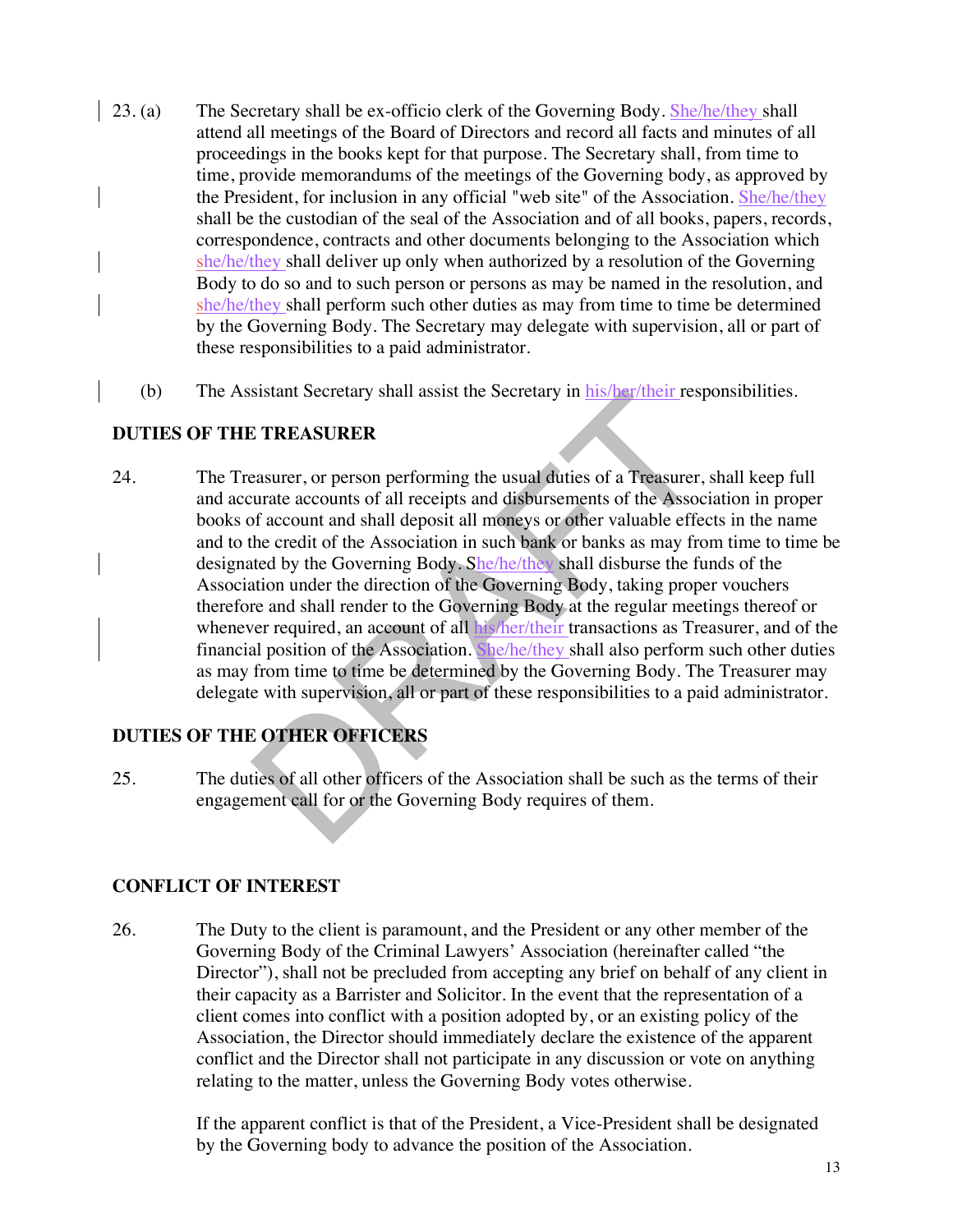# **EXECUTION OF DOCUMENTS**

27. Deeds, transfers, licences, contracts and engagements on behalf of the Association shall be signed by either the President or a Vice-President and by the Secretary, and the Secretary shall affix the seal of the Association to such instruments as require the same.

> Contracts in the ordinary course of the Association's operations may be entered into on behalf of the Association by the President, a Vice-President, Treasurer or by any person authorized by the Governing Body.

> Notwithstanding any provisions to the contrary contained in the by-laws of the Association, the Governing Body may at any time by resolution direct the manner in which, and the person or persons by whom, any particular instrument, contract or obligation of the Association may or shall be executed.

### **BOOKS AND RECORDS**

28. The Governing body shall see that all necessary books and records of the Association required by the by-laws of the Association or by any applicable statute or law are regularly and properly kept.

### **MEMBERSHIP**

- 29. (a) A full member of the Association shall be a member in good standing with the Law Society of Ontario, paid up as to fees and assessments, a significant portion of whose practice is devoted to the defense of criminal charges or a lawyer who devotes a significant portion of their efforts to the interests of the defense bar. No full-time Crown Attorney shall be a member of the Criminal Lawyers' Association. Only full members of the association have voting privileges and have the right to serve as an elected member of the governing body.
	- (a) An honourary member of the Association shall be a lawyer or other person, who is elected by resolution of the Governing Body. Such honourary member shall not have a vote at the meetings of the Association. Every Past-President of the Association shall become without further process an honourary member. Nothing in this paragraph precludes an honourary member from being a full member of the Association.
	- (b) An observer member shall be any person who shall apply for such membership and be granted same by the Governing Body. An Observer member is a practising criminal defence lawyer outside of Ontario in good standing with their regulatory body. Such member shall pay dues as designated from time to time by the Governing Body.
	- (c) An Affiliate member shall be any person who shall apply for such membership that is a practising lawyer in good standing with their legal regulatory body that does not meet the requirements for a Full member or Observer member. An Affiliate member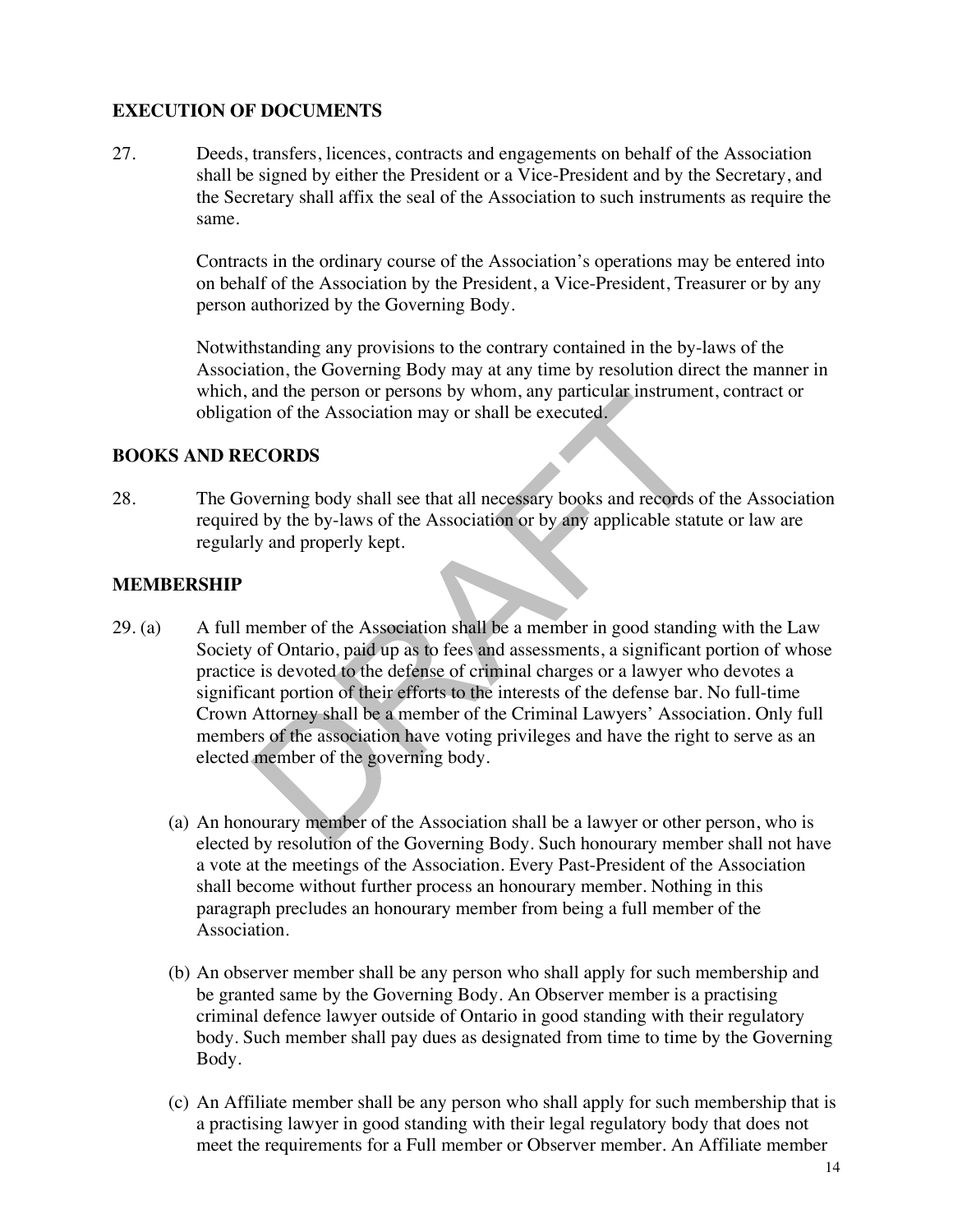can be a law professor or a retired member of the judiciary. An Affiliate member is not a Full-time Crown Attorney or an honourary member. An Affiliate member must be someone that has a strong interest in criminal law and is aligned with the goals of the Association. An Affiliate member must be recommended by the Membership Committee to the Governing Body for approval to be determined. An Affiliate member is precluded from being a Full member of the Association. Such member shall pay dues as designated from time to time by the Governing Body.

- (d) A student member shall be a student-at-law or student in an accredited law school. Such member shall pay dues as designated from time to time by the Governing Body.
- (e) Applications for membership shall be subject to approval by a majority of the Governing Body and shall be in the form designated by the Governing Body. The application shall be forwarded, together with a fee as shall be from time to time determined by the Governing Body, to the Secretary of the Association who shall present such application for the approval of the Governing Body at the next meeting of the Governing Body after the receipts thereof.
- (f) All renewals of full members shall be accompanied by a certificate or other form as designated by the governing body as in paragraph (a) hereof.
- (g) Membership shall not in any way be restricted by member's gender, sexual orientation, race, colour, creed or religion.

### **TERMINATION OF MEMBERSHIP**

- 30. (a) Every full member shall be a member in good standing of the Law Society of Ontario (LSO).
	- (b) Any suspension of the membership designated in paragraph 30 (a) shall suspend the voting rights of a member until such suspension is terminated.
	- (c) Any member under section 29 may have his/her/their membership revoked by a majority vote of the governing body.

### **DUES**

31. There shall be no dues or fees payable by members except such, if any, as shall from time to time be fixed by the vote of the Governing Body. The Treasurer shall notify the members of the dues or fees at any time payable as outlined in the association's Policies and Procedures Manual and if they are not paid within 90 days of the date of such notice the members in default shall thereupon automatically cease to be members until such fees and other arrears are paid.

### **ANNUAL AND OTHER MEETINGS OF MEMBERS**

32. (a) The Annual Meeting shall be held no later than the first of December at the head office of the Association or elsewhere in Ontario as the Governing Body shall appoint. Any other general meetings shall be held at such time and place as the governing Body may appoint provided that any general or annual meeting called to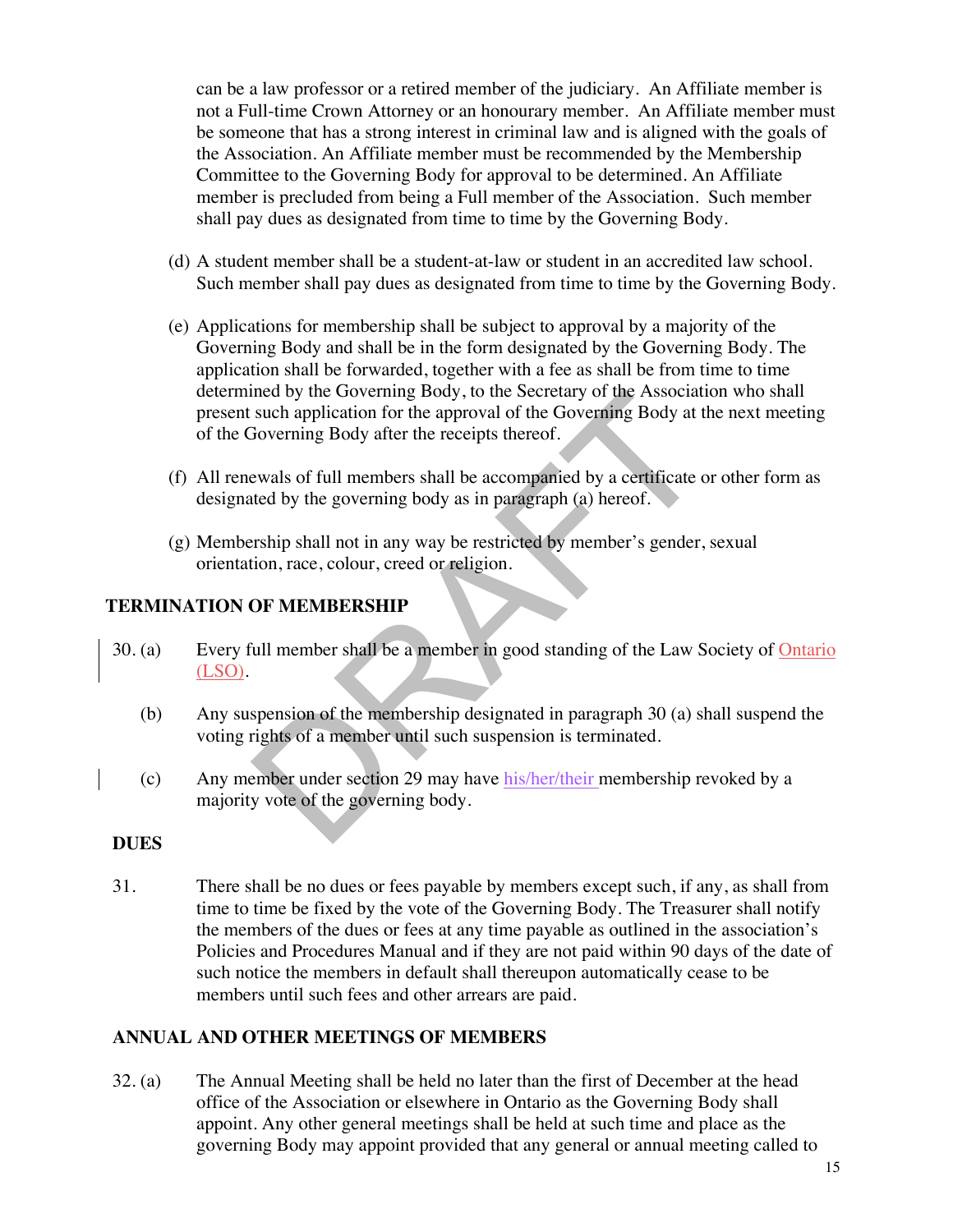amend the by-laws of the Association shall be held with Metropolitan Toronto in the Province of Ontario.

(b) At every annual meeting, in addition to any other business that may be transacted, the report of the Governing Body, the financial statement and the report of the auditors shall be presented, elections held in accordance with these by-laws, and Auditors appointed for the ensuing year and the remuneration of the auditors shall be fixed. The members may transact and consider any business either special or general, except the amendment of these by-laws unless proper notice has been given therefore, at any meeting of members. The Governing Body or the President or a Vice-President shall have power to call at any time a general meeting of the Association. The Secretary of the Association shall call such a meeting when required to do so in writing by no less than 10 % of the full members. No public notices or advertisement of the Members' meeting annual or general shall be required; but notice of the time and place of every such meeting shall be given to each member by sending the notice by prepaid mail or facsimile, 15 days before the time fixed for holding such meeting.

# **ERROR OR OMISSION IN NOTICE**

33. No error or omission in giving notice of any annual or general meeting or adjourned meeting, whether annual or general, of the members of the Association shall invalidate such meeting or make void any proceedings taken thereat, and any member may at any time waive notice of any such meetings and may ratify, approve and confirm any or all proceedings taken or had thereat. For purpose of sending notice to any member, director or officer or any meeting or otherwise, the address of any member, director or officer shall be his/her/their last address recorded on the books of the Association.

### **ADJOURNMENTS**

34. Any meeting of the Association or of the Governing Body may be adjourned to any time and from time to time and such business may be transacted at such adjourned meeting as might have been transacted at the original meeting from which such adjournment took place. No notice shall be required of any such adjournment. Such adjournment may be made notwithstanding that no quorum is present.

### **QUORUM OF MEMBERS**

35. A quorum for the transaction of business at any meeting of members shall not be less than 10% of the full members.

### **VOTING OF MEMBERS**

36. (a) Subject to the provisions, if any, contained in the Letters of Patent of the Association, each full member of the Association shall at all meetings of members be entitled to one vote. Either the members at a general meeting, or the Governing Body, may allow or require any particular question put before the members to be voted by proxy so as to allow the whole of the full membership to vote on the question whether present at a general meeting or not. Where a vote by proxy is to be held, such proxy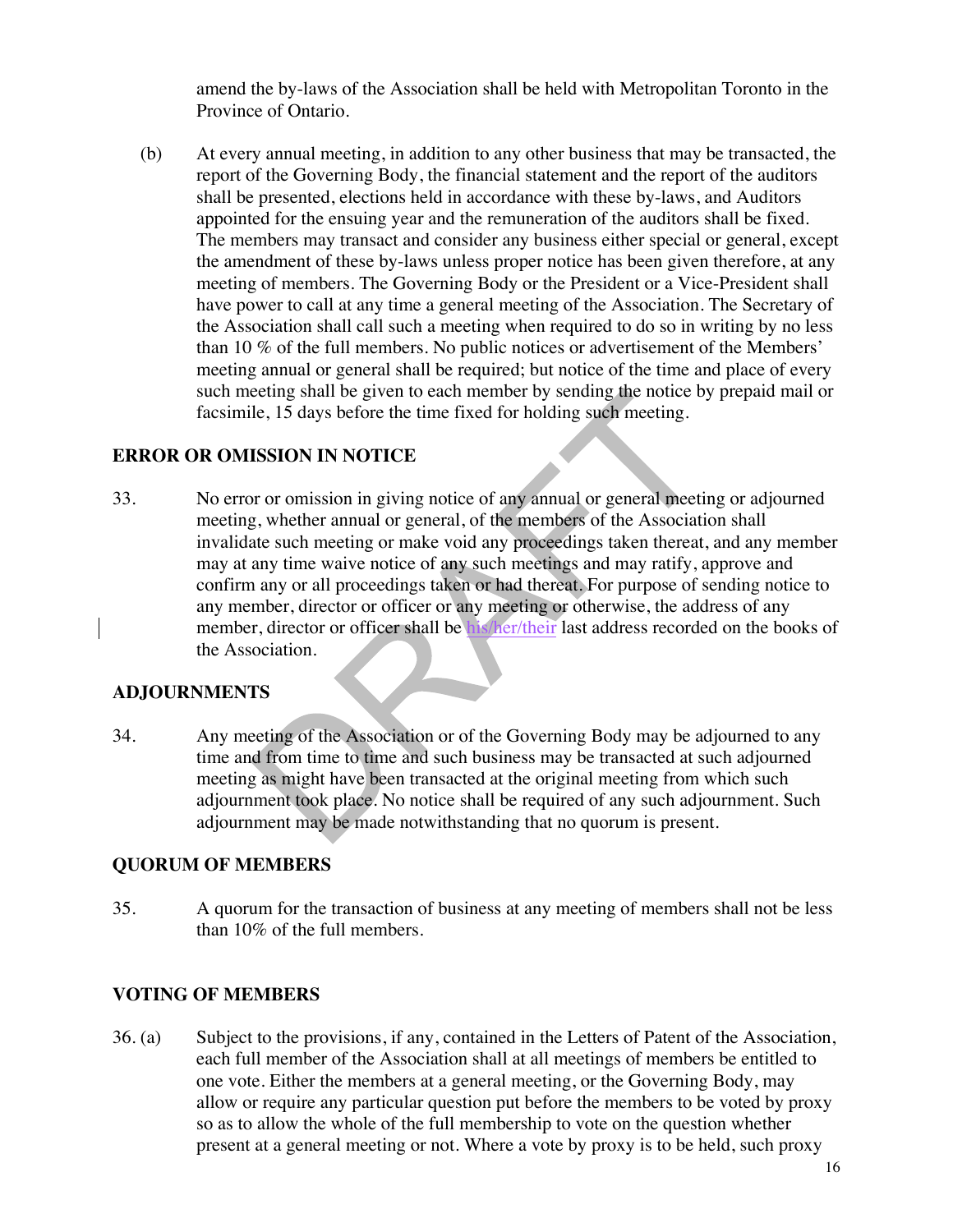may only be given to a full member in good standing of the Association who, before voting, shall produce and deposit with the Secretary sufficient appointment in writing from his/her/their constituent or constituents. No member shall be entitled either in person or by proxy to vote at meetings of the Association unless she/he/they has paid all dues or fees, if any, then payable by him/her/them.

(b) At all meetings of members, every question shall be decided by a majority of the votes of the full members present unless otherwise required by the by-laws of the Association, or by law. Every question shall be decided in the first instance by a show of hands unless a poll be demanded by any member. Upon a show of hands, every member having voting rights have one vote, and unless a poll be demanded a declaration by the Chair that a resolution has been carried or not carried and an entry to that effect in the minutes of the Association shall be admissible in evidence as prima facie proof of the fact without proof of the number or proportion of the votes accorded in favour of or against such resolution. The demand for a poll may be withdrawn, but if a poll be demanded and not withdrawn, the question shall be decided by a majority of votes given by the members present in person, and such poll shall be taken in such manner as the Chair shall direct and the result of such poll shall be deemed the decision of the Association in general meeting upon the matter in question. The Chair shall not vote except in the case of a tie vote.

### **FINANCIAL YEAR**

37. Unless otherwise ordered by the Governing Body, the fiscal year of the Association shall terminate on the 31st day of March in each year.

# **CHEQUES**

38. All cheques, bills of exchange or other orders for the payment of money, notes or other evidences of indebtedness issued in the name of the Association shall be signed by such officer or officers, agent or agents of the Association and in such manner as shall from time to time be determined by resolution of the Governing Body and any two of such officers or agents may endorse notes and drafts for collection on account of the Association through its bankers, and endorse notes and cheques for deposit with the Association's bankers for the credit of the Association, or the same may be endorsed "for collection" or "for deposit" with the bankers of the Association by using the Association's rubber stamp for the purpose. Any two of such officers or agents so appointed may arrange, settle, balance and certify all books and accounts between the Corporation and the Corporation's bankers and may receive all paid cheques and vouchers and sign all the bank's forms or settlement of balances and release or verification slips.

### **NOTICE**

39. Whenever under the provisions of the by-laws of the Association, notice is required to be given, such notice may be given either personally or facsimiled or by telephone transmission of a facsimile, electronic mail or by depositing same in a post office or a public letterbox, in a prepaid, sealed wrapper addressed to the director, officer or member at his/her/their address as the same appears on the books of the Association.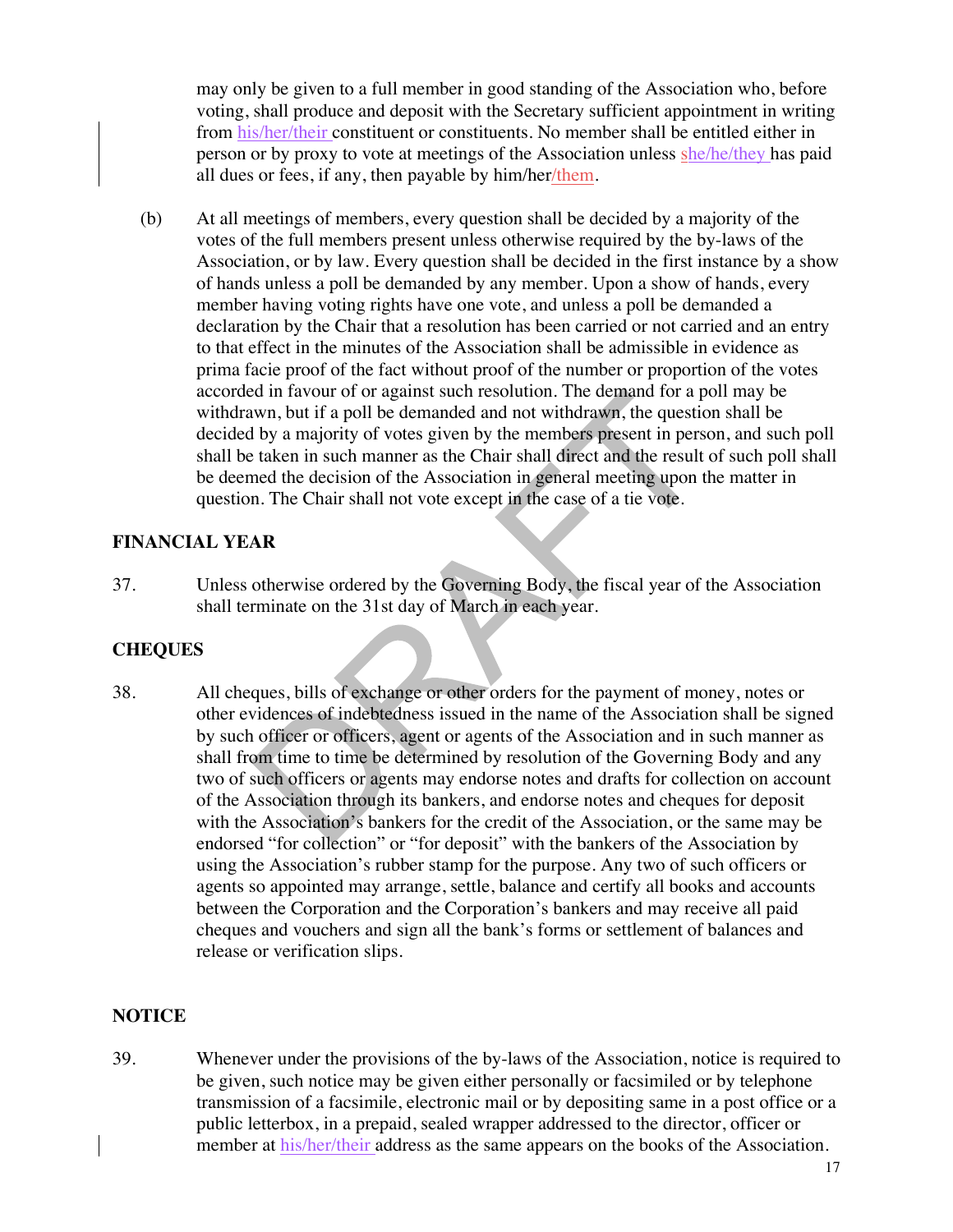A notice or other document so sent by post shall be held to be sent at a time when the same was deposited in a post office or public letter box as aforesaid, or if facsimiled shall be held to be sent when the same was handed to the telegraphed company or its manager. For the purpose of sending any notice the address of any member, director or officer shall be his/her/their last address as recorded on the books of the Association.

### **BORROWING**

- 40. The Governing Body may from time to time:
	- (a) borrow money on the credit of the Association; or
	- (b) issue, sell or pledge securities of the Association; or
	- (c) share, mortgage, hypothecate or pledge all or any of the real or personal property of the Association, including book debts, rights, powers, franchises and undertakings, to secure any securities or any money or other debts, or any other obligation or liability of the Association.
- 41. From time to time, the directors may authorize any director, officer or employee of the Association or any other person to make arrangements with reference to the moneys borrowed or to be borrowed as aforesaid and as to the terms and conditions of the loan thereof, and as to the securities to be given therefore with power to vary or modify such arrangements, terms and conditions and to give such additional securities for any moneys borrowed or remaining due by the Association as the Governing Body may authorize, and generally to manage, transact and settle the borrowing of money by the Association.

# **INTERPRETATION**

42. In these by-laws and in all other by-laws of the Association hereafter passed unless the context otherwise requires, words importing the singular number of the masculine gender shall include the plural number or the feminine gender, as the case may be and vice versa, and references to persons shall where appropriate include firms and corporations.

# **INDEMNIFICATION**

43. The Association shall take all necessary steps to carry sufficient liability insurance to cover members of the Governing Body and their agents against any error in judgment, or for failure to take action on advice of counsel, or for anything done or omitted to be done in good faith. Directors shall be advised of any lapse or lack thereof in the insurance coverage.

# **AMENDMENT**

44. These by-laws may be amended at any regular meeting called in accordance with these by-laws, a quorum being present, by a two-thirds vote of all members present either in person or by proxy, provided that notice of such proposed amendment shall have been mailed to each member at least fifteen days before such meeting. No amendment or addition to these by-laws can be made unless it has been presented to